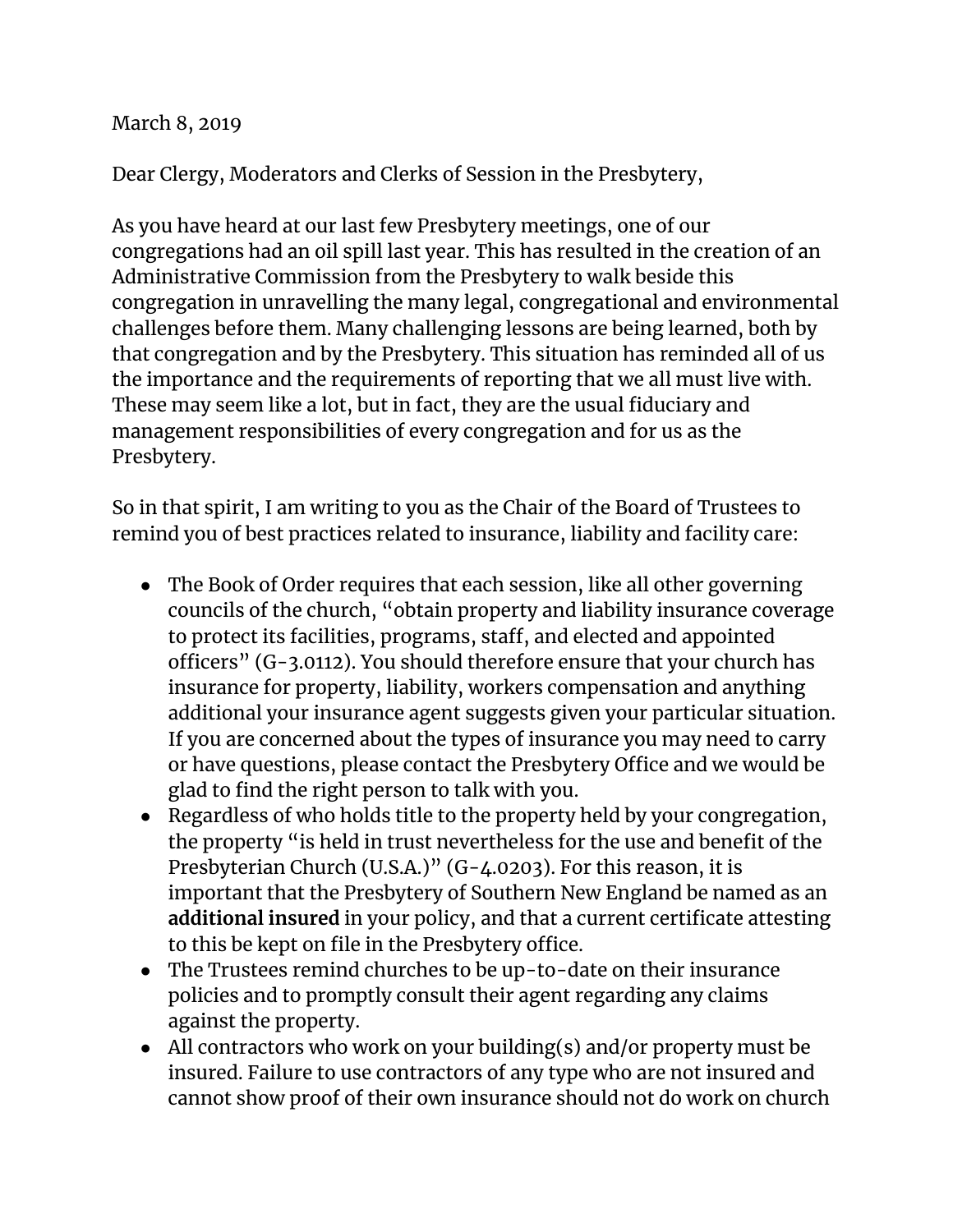property, as it opens your congregation and the Presbytery up to liability that may not then be covered by our policies.

- If your congregation is engaged in **rental arrangements**, these must come to the Board of Trustees for consultation. Additionally, any individual, group or consistent renter of church property/space for any reason (even if for a one-day event) must provide proof of insurance and that must be on file before the event or rental agreement begins. Otherwise the event or rental agreement should be postponed or cancelled. These must be updated annually. As you are a non-profit entity, operating under the nonprofit status of the Presbyterian Church (U.S.A.), if you rent to a for-profit entity, please remember the tax implications that will result. Failure to file and adhere to these implications can result in loss of nonprofit status.
- It is important to have a process of yearly inspections of all major equipment on your property or in your building which includes but is not limited to: boilers, hot water heaters, septic systems, kitchen appliances, fire extinguishers, alarms, fire systems and so forth. If you have not had an inspection for this equipment in the last year, please schedule it immediately and then regularize and document annual inspections throughout your building. It is important to attend to repairs immediately and to not defer maintenance. **This is the best way to get ahead of problems before they become catastrophic.**
- Every congregation is **required** to have a Child Protection policy. If you do not have one and need assistance drawing one up and implementing it, please contact the Presbytery Office and we would be glad to talk with you.
- Documents from all committees of the congregation, including the Session should be maintained in the Church Office (not member's homes). Ideally, these items should be well-organized and in a secure, **fireproof** file cabinet or safe. It is good practice to scan all of these documents into a cloud-based secure drive in the event of damage to the church building. If you would like the Presbytery office to house these scanned documents on our cloud drive, we would be glad to do this for you.
- Many congregations are in possession of historical items. You may no longer want to keep these in your possession given their irreplaceable value. If you have items like this, they can be housed at the Presbyterian Historical Society and if they do not meet PHS's standards, your local historical society may be interested in them. For information about the